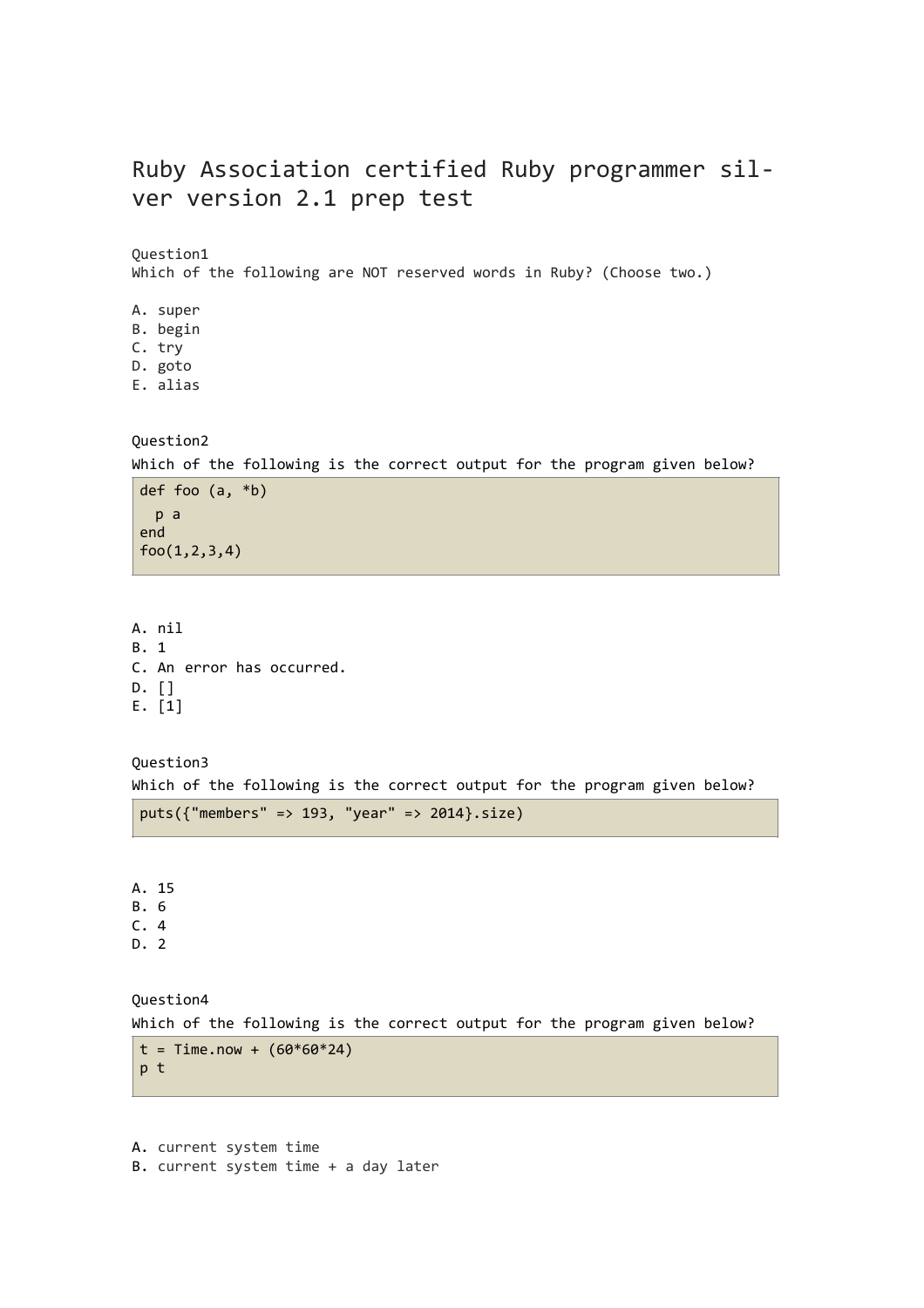```
C. An error has occurred.
D. nil
```
Question5 Which variable names are valid as local variables? (Choose three.) A. \_365 B. z C. 7years D. break E. latitude

Question6

Which of the following is the correct output for the program given below?

```
(5..8).each with index do |val, i|puts "#{i} #{val}"
end
```

|             |  | A. 15 B. 05 C. 51 D. 50 E. an error has occurred. |
|-------------|--|---------------------------------------------------|
| 26 16 62 61 |  |                                                   |
| 37 27 73 72 |  |                                                   |
| 48 38 84 83 |  |                                                   |

Question7

Which of the following is the correct output for the program given below?

```
p 100.downto(90).select{|x| x%2==0}
```
A. [100,99,98,97,96,95,94,93,92,91,90] B. [90,92,94,96,98,100] C. [100,98,96,94,92,90] D. []

Question8 Which of the following can be inserted into  $(1)$  in order for the given code to generate the output below? (Choose two.)

```
p [1,1,2,3,5,8]. (1) \{|x| x*2\}[output] 
[2,2,4,6,10,16]
```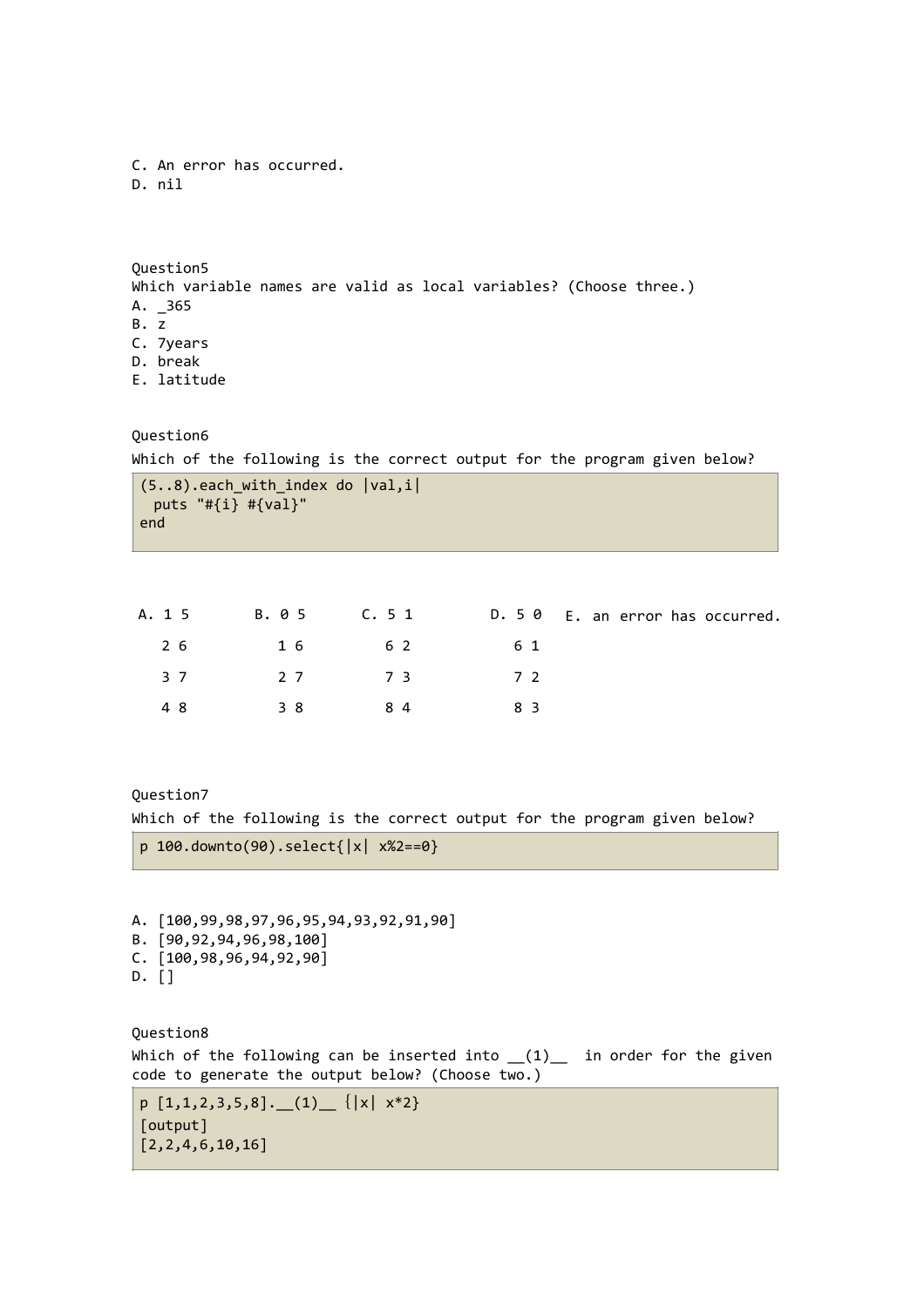- A. compact
- B. collect
- C. map
- D. flatten
- E. join

Question9

Which of the following is the correct output for the program given below ? puts "Ruby on Rails".delete("Rails")

A. An error has occurred. B. Ruby on C. Rails D. uby on E. Ruby

Question10 An error occurred while trying to create a string using a here document. Which of the following solutions are appropriate? (Choose two.)

 $doc = \lt{kOP}$  The quick brown fox jumps over the lazy dog EOF

A. Replace the first <<EOF with <<-EOF.

- B. Replace the last EOF with >>EOF.
- C. Remove the whitespace in front of the last EOF.
- D. Replace the first <<EOF with << EOF.

Question11 Which of the following can be inserted into  $(1)$  in order for the given code to generate the output below?

```
h = \{1 = > 2, 3 = > 4\}h. (1) -p h #=>{} 
ary = [1, 2]ary. (1)p \text{ ary } #=>[]
```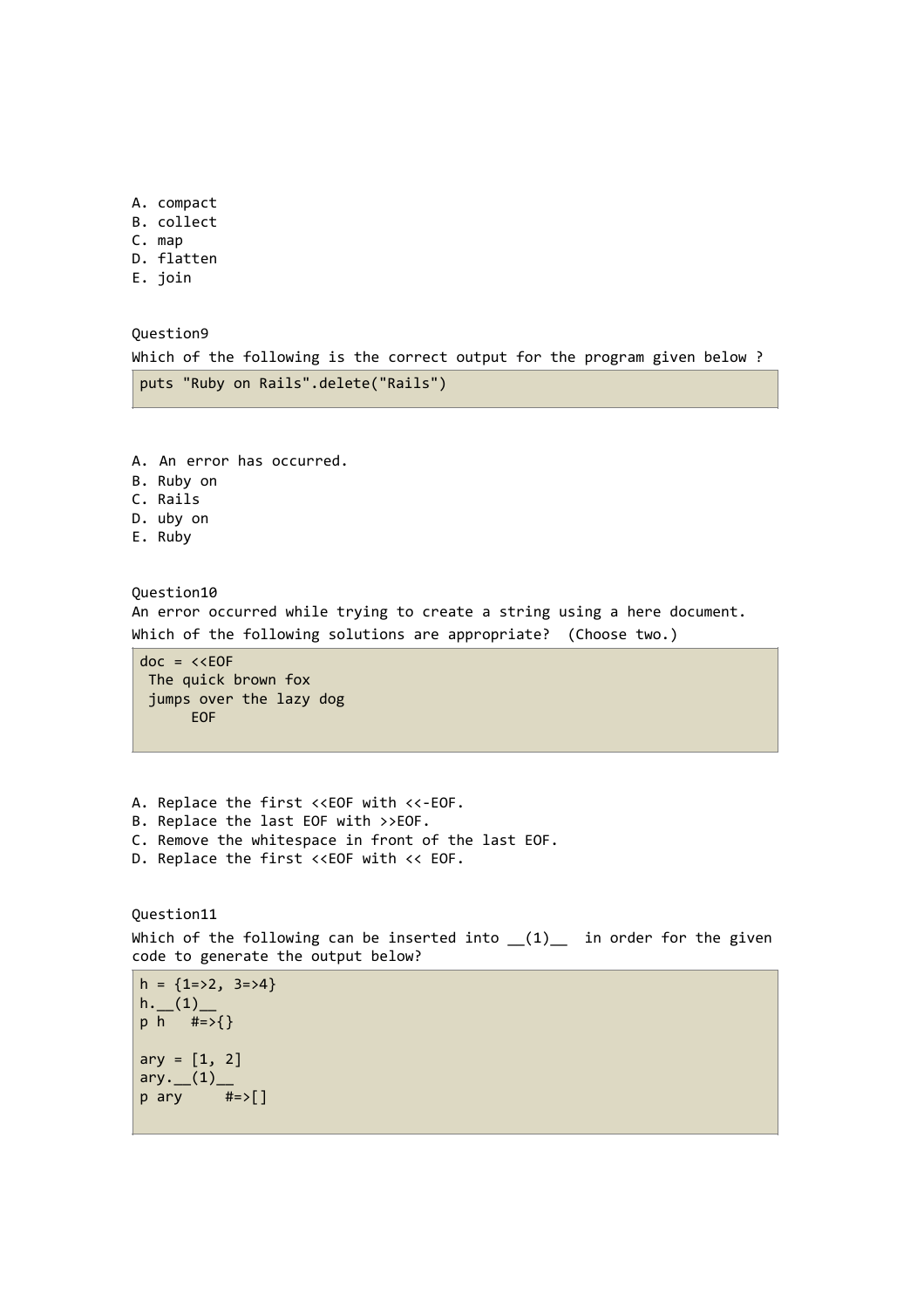A. clear B. remove C. destroy D. empty?

Question12

Which of the following can be inserted into  $(1)$  in order for the given code to generate the output below? (Choose two.)

 $a = [1, 2, 3, 4, 5]$  $p$  (1)  $\qquad$  #=>[1,2,3]

A. a[0..2] B. a[1..2]  $C. a.slice(0,3)$ D. a.slice(0...2)

Question13

Which of the following is the correct output for the program given below?

```
str = "RubyAssociation".chomp
```

```
A. "RubyAssociation\r"
```

```
B. "RubyAssociation"
```
- C. "RubyAssociation\r\n"
- D. "RubyAssociation\r\n\r\n"

Question14

Which of the following is the correct output for the program given below ?

str = "RubyAssociation\r\n".chop

- A. "RubyAssociation"
- B. "RubyAssociation\r"
- C. "RubyAssociation\r\n"
- D. "RubyAssociation\r\n\r\n"

Question15 Which of the following is a correct statement about io.rewind?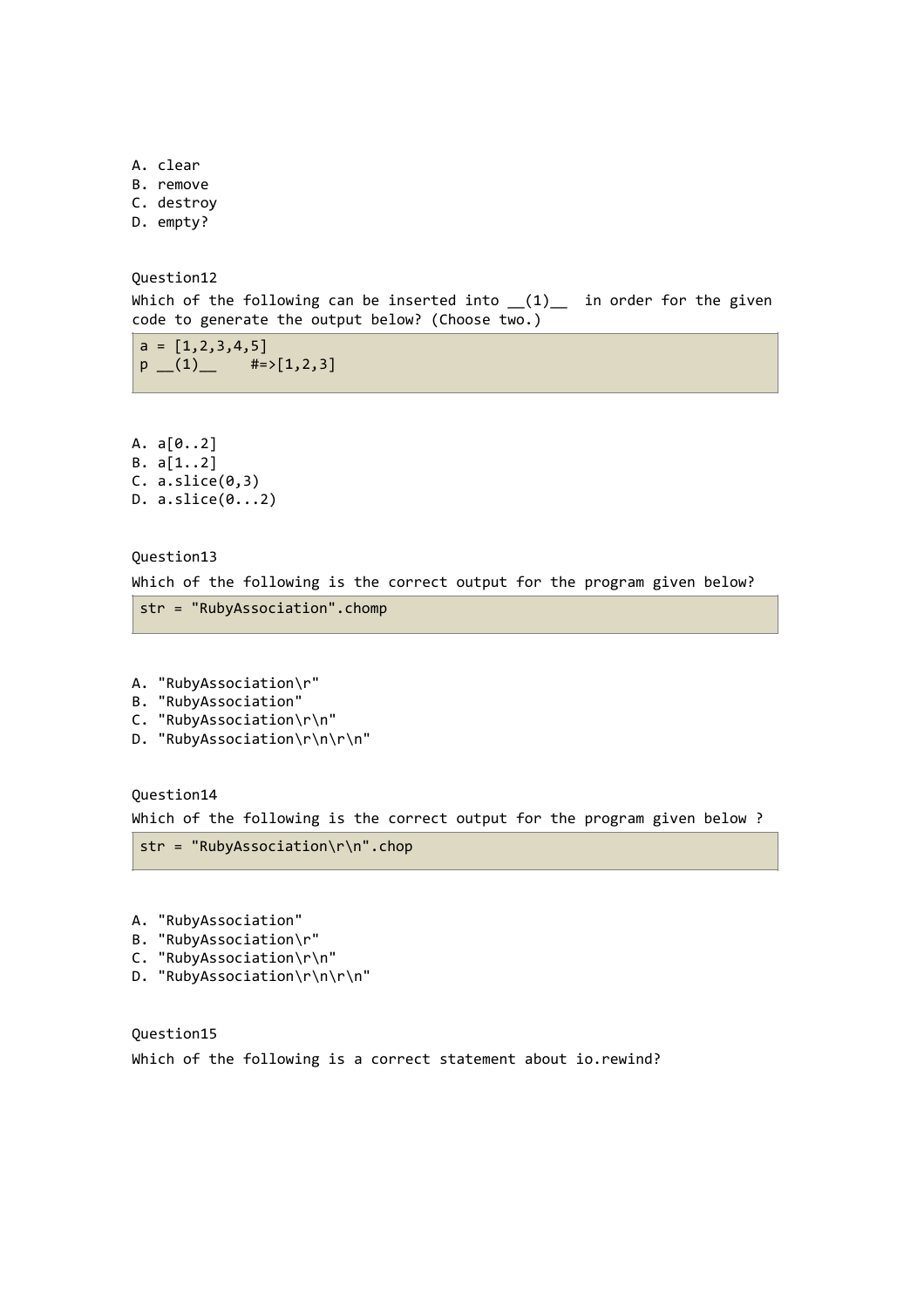```
File.open("foo.txt","r") do |io| 
    puts io.gets 
  puts io.read 
    io.rewind 
    p lines = io.readlines 
end
```
A. Return a string describing this IO object.

B. Positions ios to the beginning of input, resetting lineno to zero. C. Returns true if ios is associated with a terminal device (tty), false otherwise.

D. Returns an integer representing the numeric file descriptor for ios.

### Question16

Which of the following can be inserted into  $(1)$  in order for the given code to generate the output below? (Choose one.)

```
mozart = ["Symphony","Piano Concerto", "Violin Concerto","Horn Concerto","Violin 
Sonata"] 
listened = ["Symphony","Violin Concerto","Horn Concerto"] 
p mozart__(1)__listened
[output] 
["Piano Concerto","Violin Sonata"]
```

```
A. | 
B. & 
C. - 
D. +
```
Question17 Which of the following is the correct output for the program given below ?

```
odd = [1, 3, 5]even = [2, 4, 6]num = odd + evenp num.sort
```
A. nil B. [] C. [1,3,5,2,4,6] D. [1,2,3,4,5,6]

### Question18

Which of the following string match for the regular expression? (Choose two.)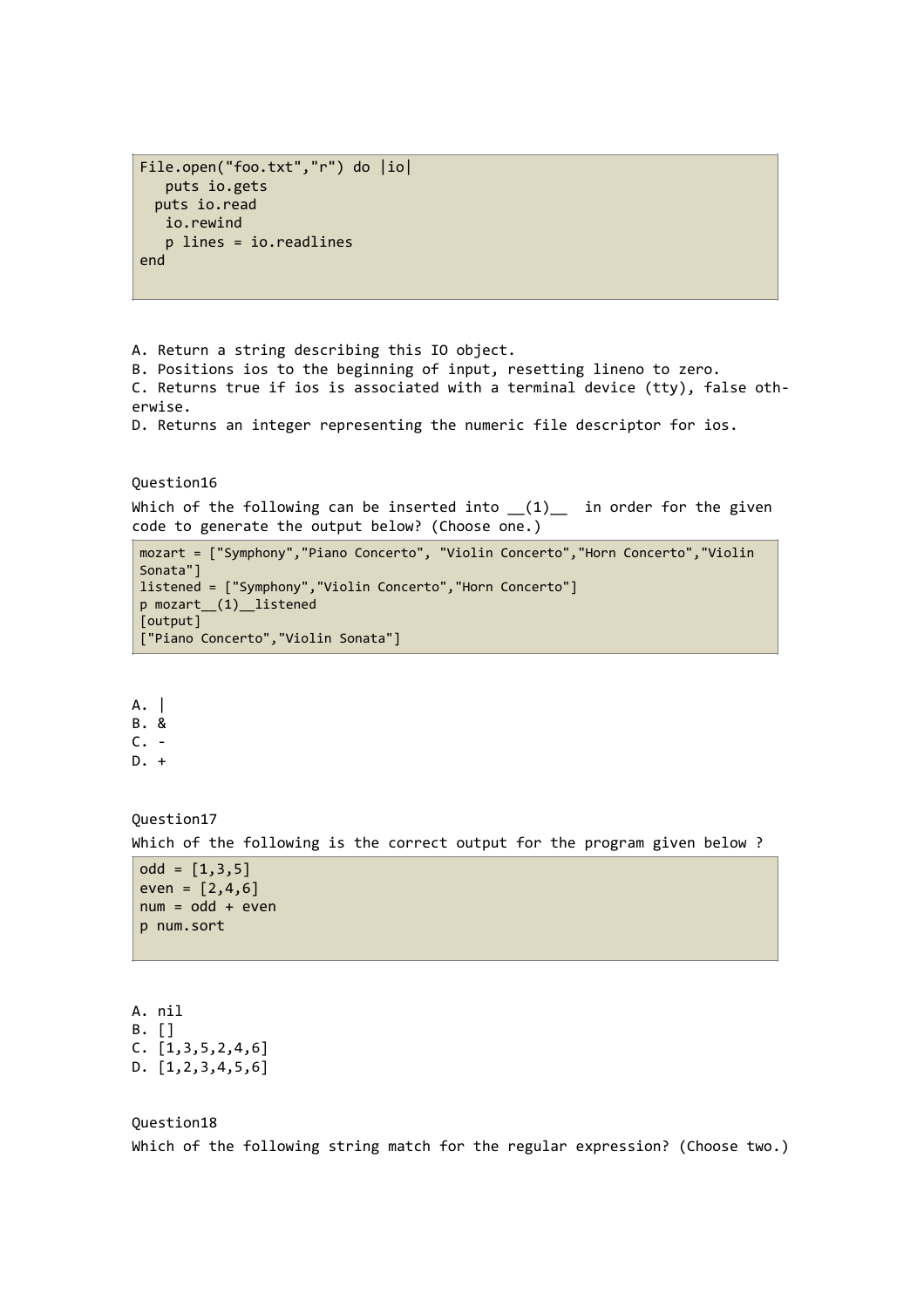A. Hello B. holland

C. Cello

D. h35L320

Question19

Which of the following is the correct output for the program given below?

Greeting = "Hello Ruby" Greeting = "Hi Ruby" p Greeting

- A. An error occurs since Greeting is a constant.
- B. A warning appears since Greeting is a constant but "Hi Ruby" is displayed
- C. "Hello Ruby" is displayed without warning.
- D. "Hi Ruby" is displayed since Greeting is a constant.

Question20 Which of the following is the correct output for the program given below?

p File.join("ruby", "exam","silver")

A. "./ruby" B. "./ruby/exam/silver" C. "rubyexamsilver" D. "ruby/exam/silver"

Question21 Which of the following is the correct output for the program given below?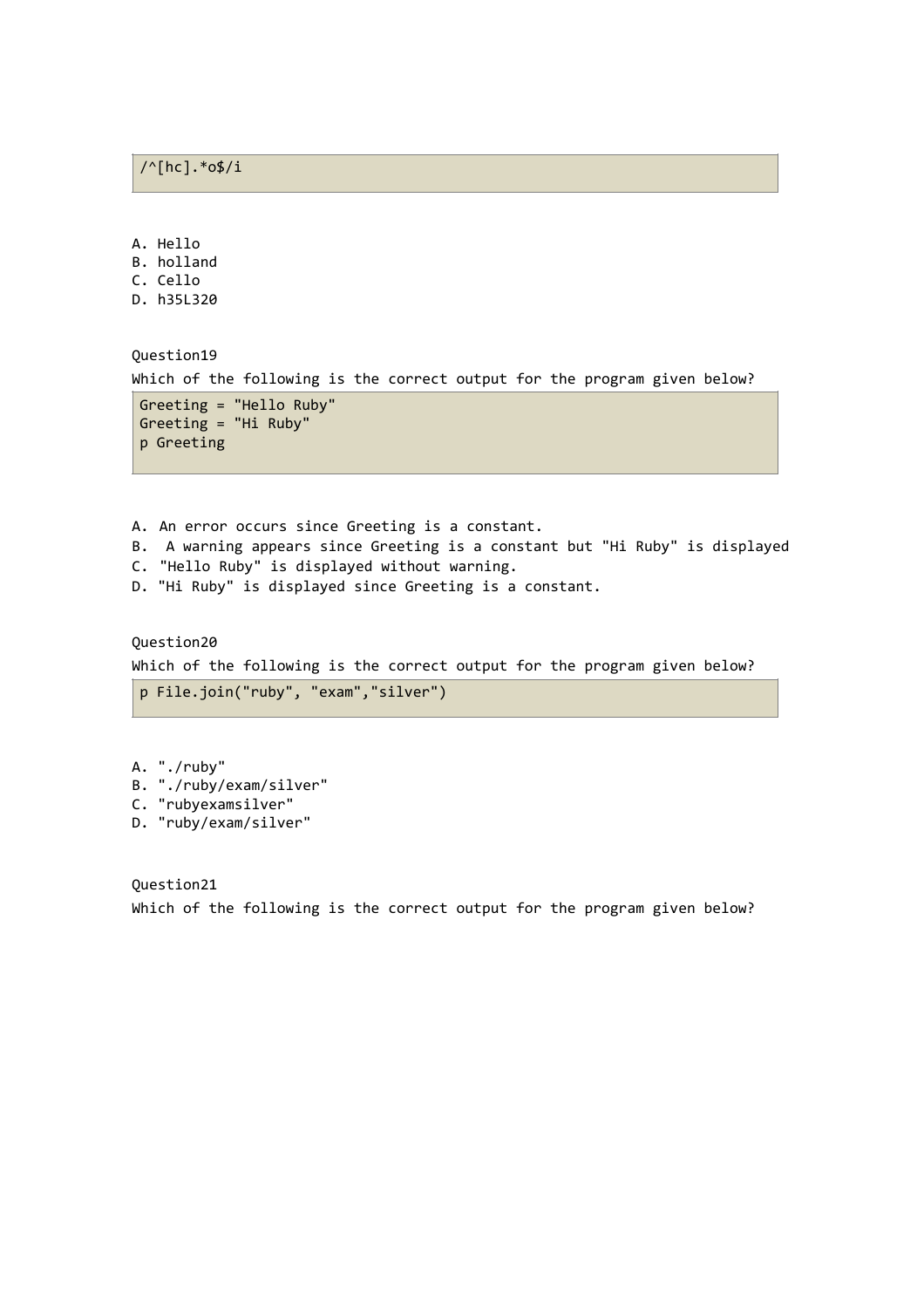```
class Surface 
 attr reader :s
  def initialize(x,y) 
  \thetas = x * y
  end 
end 
class Volume < Surface 
 attr reader :v
  def initialize(x,y,z) 
    super(x,y) 
   \omega = x * y * z end 
end 
a = Volume.new(2, 5, 5)puts "#{a.v},#{a.s}"
```

```
A. 50,10
B. An error has occurred.
C. 50,50
D. 10,10
```

```
Question22 
Which of the following is the correct output for the program given below?
```

```
string = "test code" 
string.slice(0,4)
p string
```
A. "test" B. "test code" C. nil D. ""

Question23 Which of the following is the correct output for the program given below?

puts "ruby".encoding.name

A. UTF-8 B. An error has occurred. C. US-ASCII D. ASCII-8BIT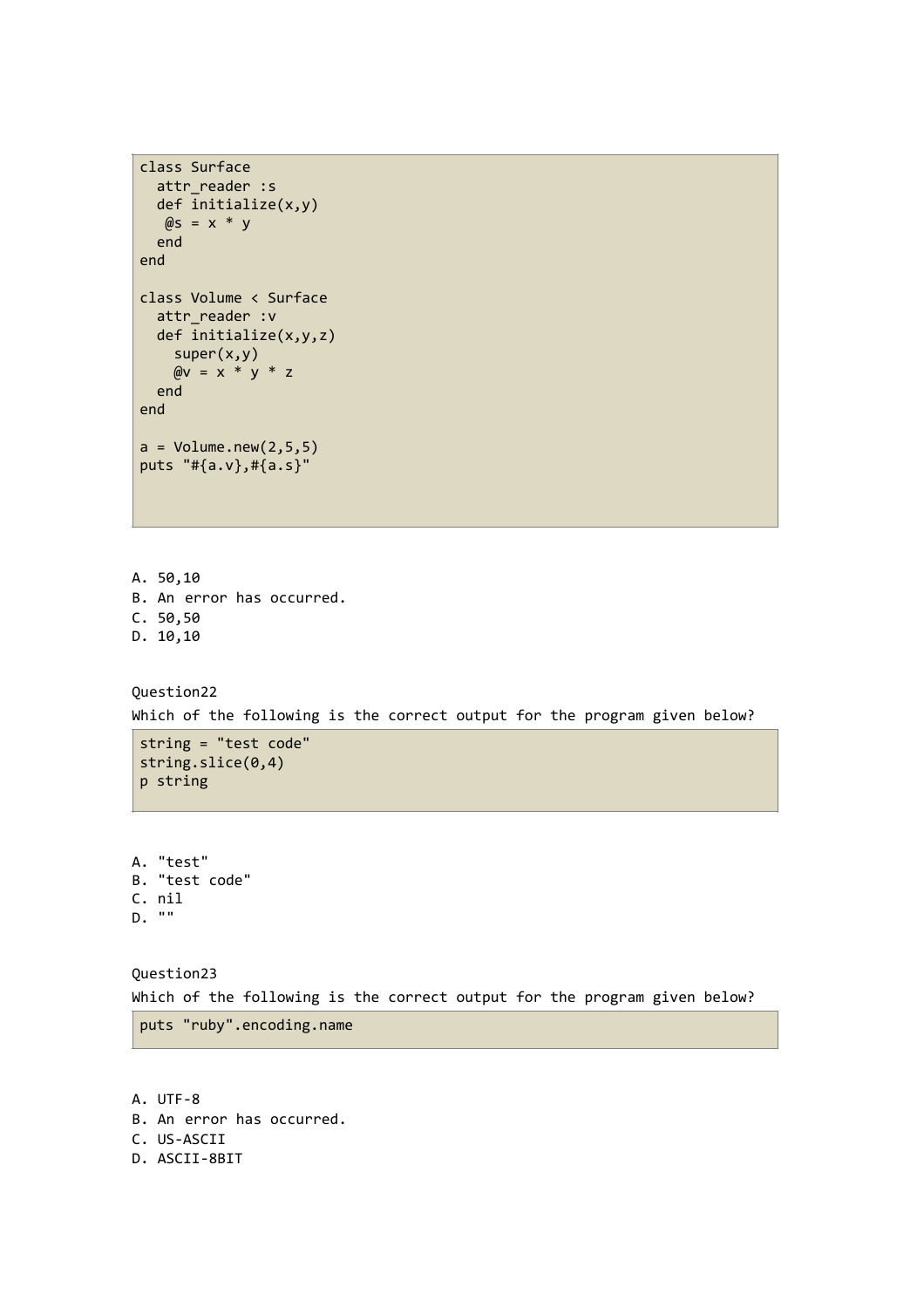Question24 Which of the following is NOT correct instance method in Hash class.

 $cc = \{ "nz" = > "New Zealand", "ru" = > "Russia", "ar" = > "Argentina" }$ 

```
A. p cc.has_key?("nz")
B. p cc.contain?("nz")
C. p cc.key?("nz")
D. p cc.include?("nz")
E. p cc.member?("nz")
```
Question25

Which of the following is the correct output for the program given below ?

```
p "Hello there".class 
p String.superclass 
class Foo; end 
class Bar < Foo; end 
p Foo.superclass 
p Bar.superclass
```

| A.String | B.Object | C.String | D.String | E.Object |
|----------|----------|----------|----------|----------|
| Kernel   | Module   | Module   | Object   | Object   |
| Module   | Object   | String   | Object   | Module   |
| Module   | FooClass | FooClass | Foo      | Kernel   |

Question26

Which of the following can be inserted into  $(1)$ ,  $(2)$ , in order for the given code to generate the output below?

s = "To be or not to be, that is the question." hash =  $Hash.new(0)$  $s. (1)$   $(2)$   $|i|$  hash[i] += 1} p hash["be"] [output] 2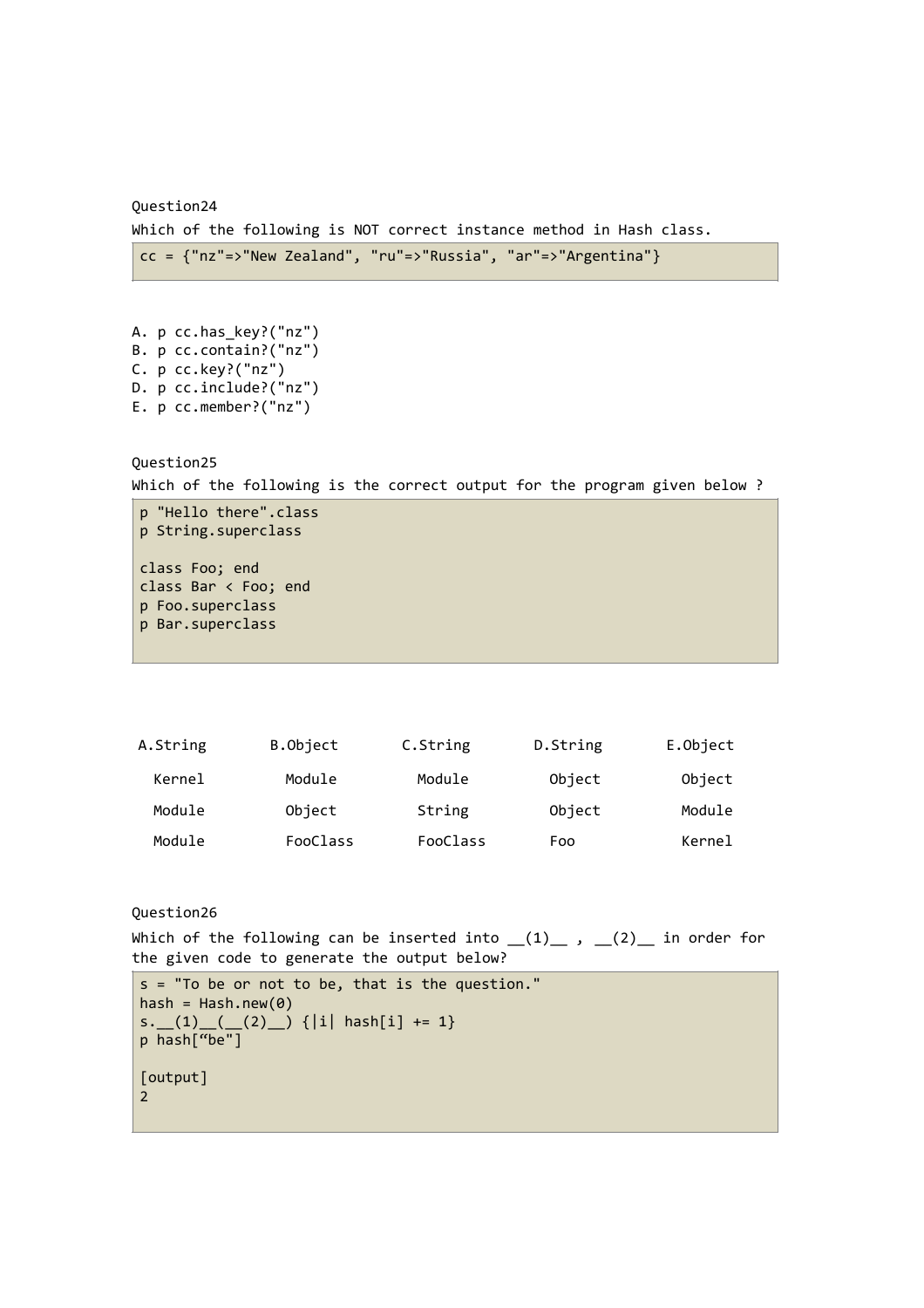- A.  $(1)$  match  $(2) / \w + /$
- B.  $(1)$ sub  $(2) / \w + /$
- C.  $(1)$ scan  $(2)/\wedge$ w+/
- D.  $(1)$ search  $(2)/\wedge$ w+/

Question27 Which is the correct explanation for builtin libraries Integer#chr(encoding) (choose two)

A.an ArgumentError has occurred if arguments is not given. B.nil is returned if wrong encoding name is given. C.Returns a string containing the character represented by the int's value according to encoding. D.an Error has occurred if wrong encoding name is given.

Question28 Which of the following can be inserted into  $(1)$ ,  $(2)$  in order for the given code to generate the error?

```
s = "foo"(1)s[4] = ?b\frac{1}{2} (2)
  puts "error" 
end
```
A.  $(1)$  is try,  $(2)$  is catch NameError B. \_\_\_(1)\_\_\_is try, \_\_\_(2)\_\_\_is catch IndexError C. \_\_\_(1)\_\_\_is begin, \_\_\_(2)\_\_\_is rescue NameError D. (1) is begin, (2) is rescue IndexError

Question29 Which of the following is the correct output for the program given below ? ary  $=$   $\lceil \cdot \rceil$ ary << 1 && false true || ary << 2 false && ary << 3 false || ary << 4

p ary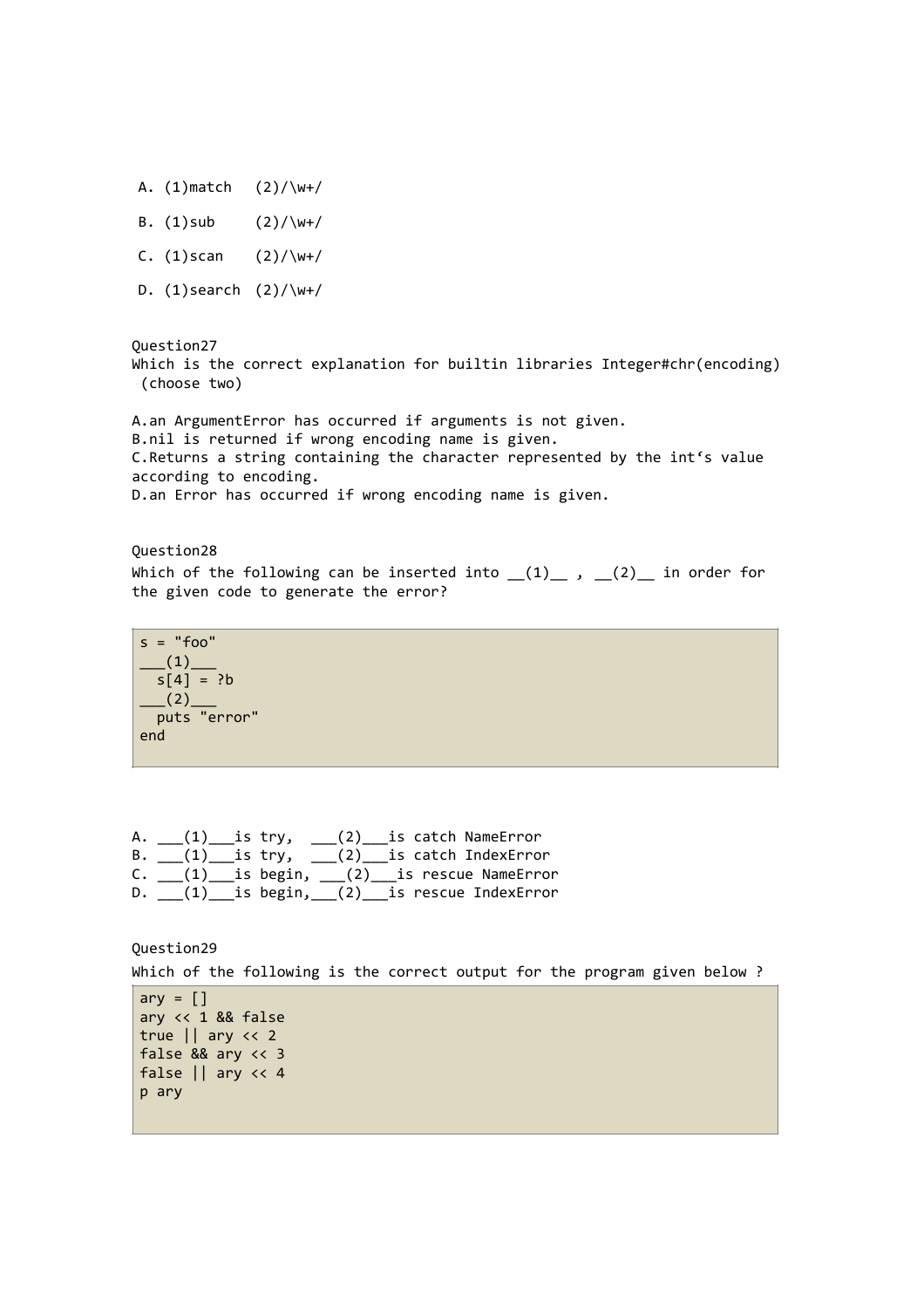A. [1, 4] B. [1, 2, 3, 4] C. [1] D. [1, 2, 3]

Question30

Which of the following is the correct output for the program given below?

p "foo" \* 2 \*\*2

A. An error has occurred. B."foo4" C."foofoofoofoo" D."foofoo"

Question31

Which of the following is the correct output for the program given below?

puts "0123456789".delete("0-58-")

A. 234679

B. 9

C. 679

D. 123458

Question32

Which of the following is the correct output for the program given below?

```
class Object 
   def greeting 
     print "How are you?\n" 
   end 
end
```
[1,2].greeting

- A. An error has occurred.
- B. nil
- C. How are you?
- D. [1,2]

Question33

Which of the following can be inserted into  $(1)$ ,  $(2)$ , in order for the given code to generate the output below?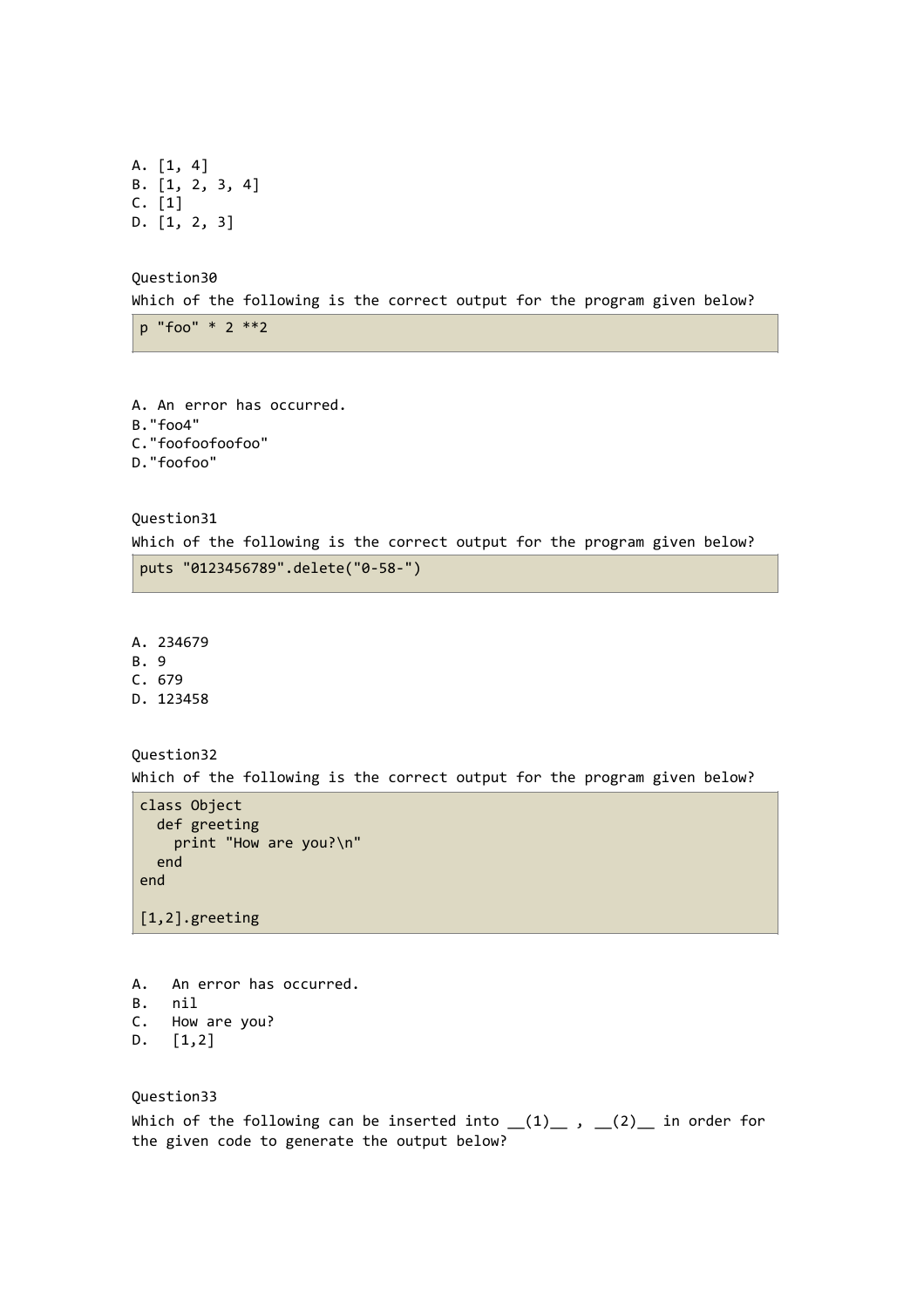p  $"100,200,300,400,500"$ .  $(1)$ .  $(2)$ 

[output] "100\n200\n300\n400\n500"

```
A. (1)split(",") B. (1)to_a(",") C. (1)split(",") D. (1)concat(",")
   (2)join("\n") (2)join("\n") (2)concat("\n") (2)join("\n")
```
Question34

```
Which of the following is the correct output for the program given below?
```

```
numbers = [3,89,40,39,29,10,50,59,69] 
num = numbers.inject do |i,j|i > j ? i : jend 
p num
```
A. 89<br>B. 40  $B.$ C. 3 D. [3,89,40,39,29,10,50,59,69]

Question35

Which of the following can be inserted into  $(1)$  in order for the given code to generate the output below?

```
class Foo 
  (1) = 0<br>def self.count
 def self.count 
(1) += 1
 end 
end 
class Bar < Foo 
end 
puts Foo.count 
puts Bar.count 
[output] 
1 
2
```
A. num

B. @num

C. @@num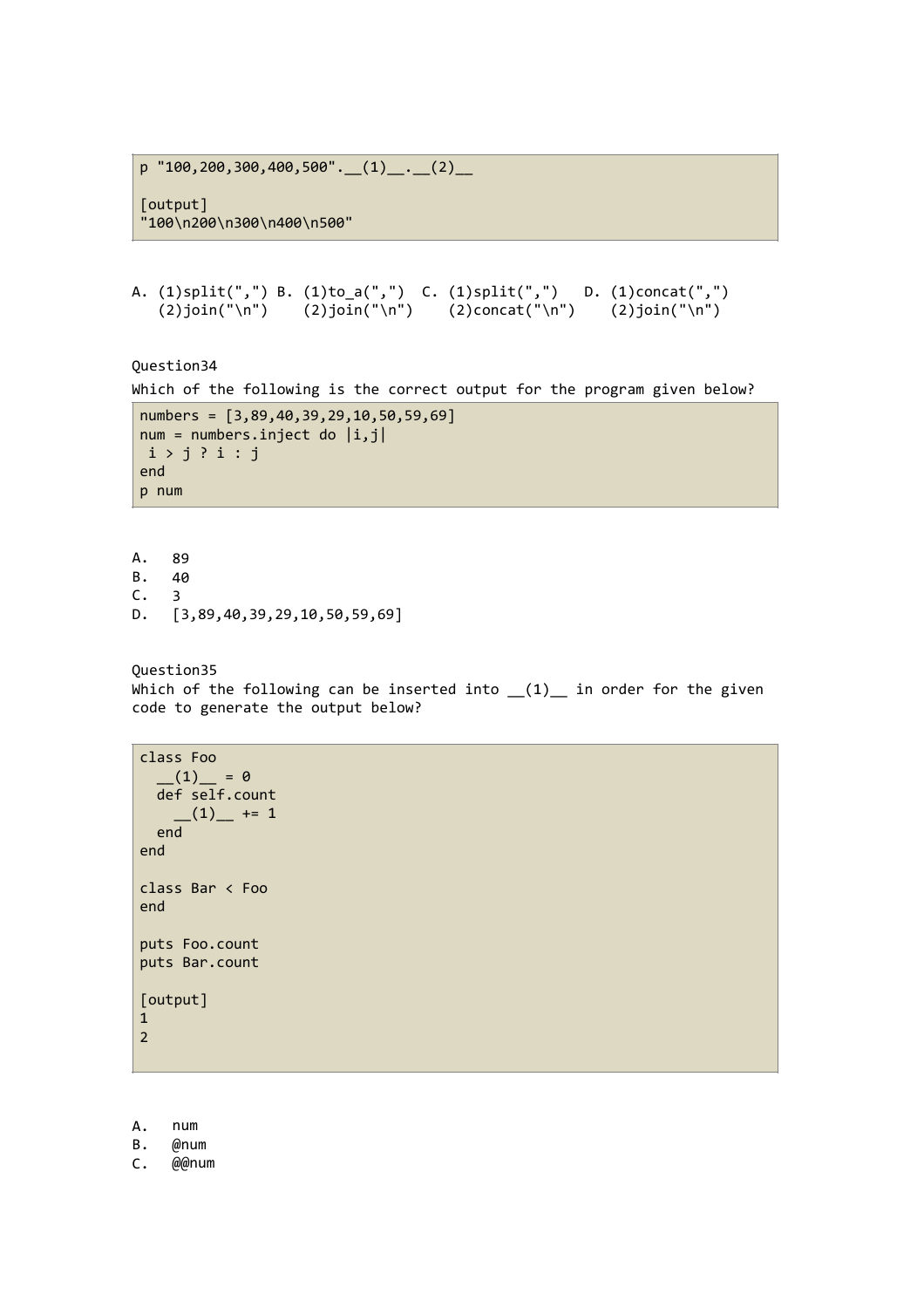Question36

Which of the following is the correct output for the program given below?

 $num = 012$ puts num

- A. 10
- B. 12
- C. 012 D. nil
- E. An error has occurred.

Question37

Which of the following is the correct output for the program given below?

```
"a".upto("f").to_a
```
A. [] B. ["a","b","c","d","e","f"] C. nil D. An error has occurred.

Question38

Which of the following is the correct output for the program given below?

```
unless false || nil 
  print "Hello\n" 
end
```
A. Hello B. nil C. true D. false

Question39 An IOError has occurred while running the program. Which of the following explain is the correct about the reason of the error?

```
File.open("foo.txt") do |io| 
  io.write(Time.now.strftime("%Y/%m/%d")) 
end
```
A. Ruby opens foo.txt in write only mode B. foo.txt does not existed. C. Ruby opens foo.txt in read only mode D. Ruby opens foo.txt in read write permission.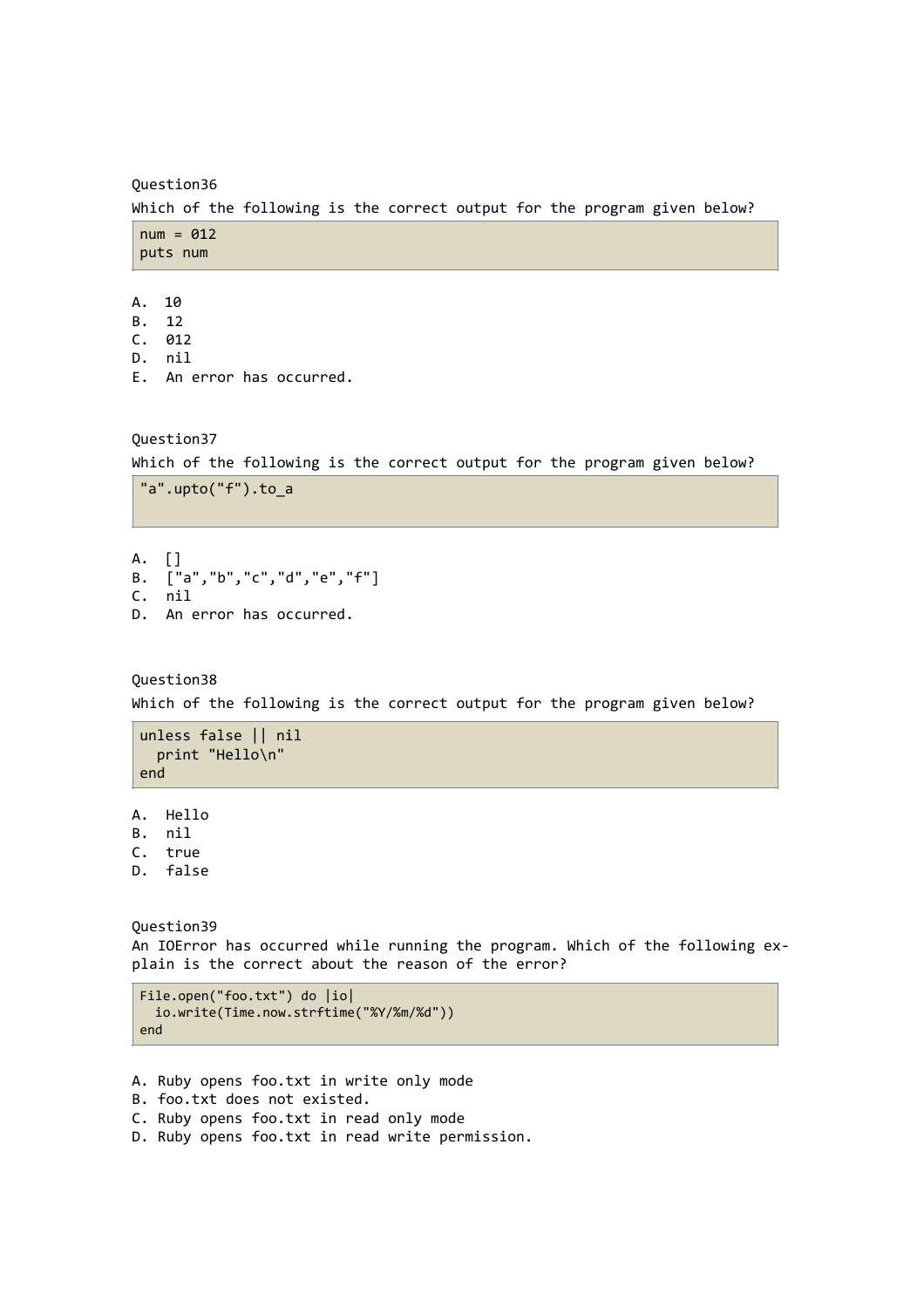Question40

Which of the following is the correct output for the program given below?

```
numbers = (1..20).to_ap numbers.detect\{|x| \times 1 \times 5 == 0\}
```
A. nil B. 10 C. 5 D. 20 E. [5,10,15]

Question41 Which of the following is the correct output for the program given below?

|  | puts "# $\{0xA\}$ ,# $\{012\}$ " |  |
|--|----------------------------------|--|
|  |                                  |  |

A. 10,10 B. 0xA,012 C. 20,20 D. 30,30

E. 40,40

Question42 Which of the following string match for the regular expression?

/[0-9]{3}-[0-9]{4}/

- A. 0x000000
- B. 0-93-0-94
- C. 93094
- D. 333-4421

Question43 Which of the following is the correct output for the program given below?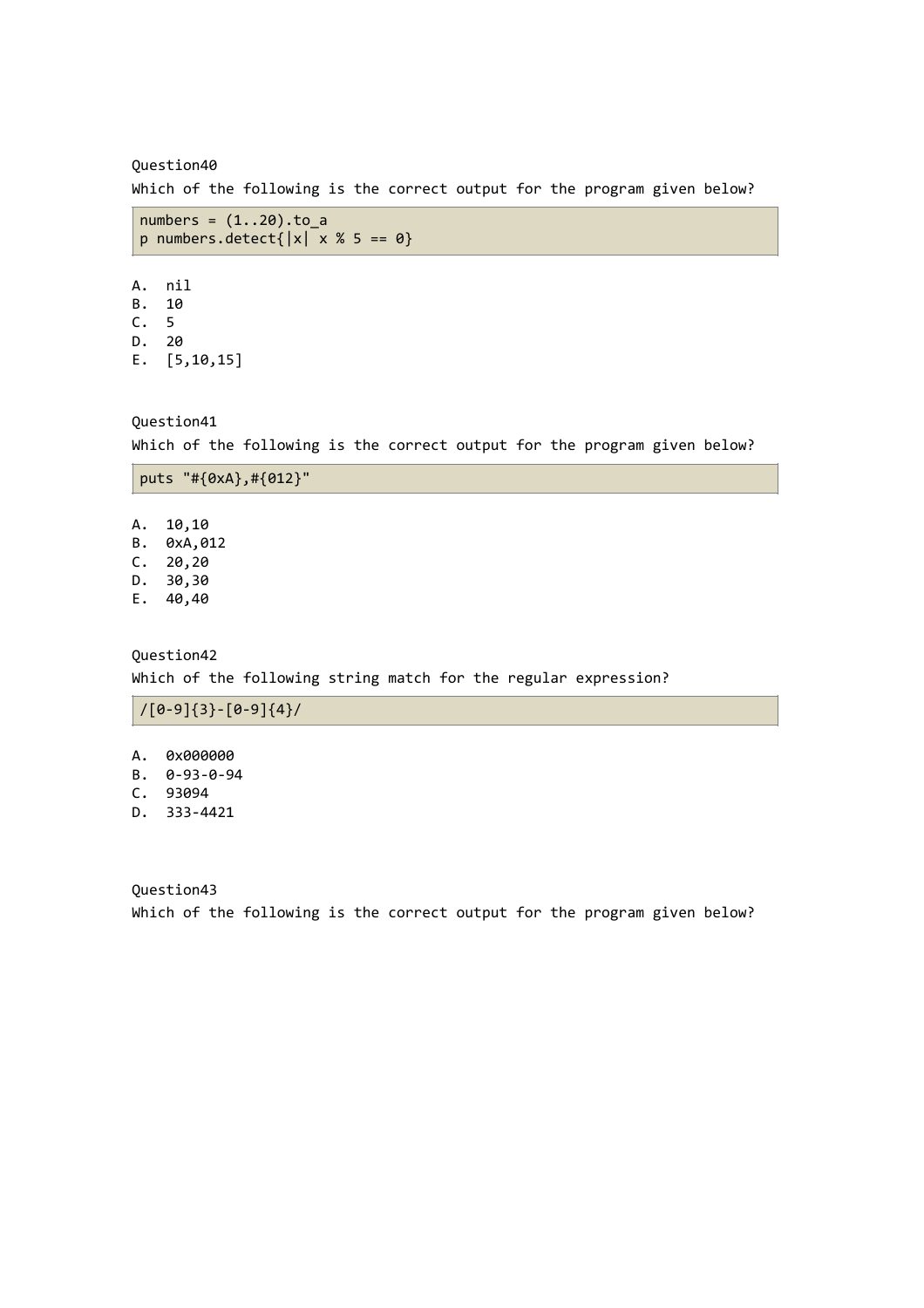```
class NonasciiError < StandardError 
end 
File.open("sample.txt") do |io| 
   io.each_line do |str| 
     begin 
       raise(NonasciiError, "non ascii character detected") unless 
str.ascii_only? 
    rescue \Rightarrow ex
       puts "#{ex.message} : #{str}" 
     end 
   end 
end 
[sample.txt] 
Ruby Association 
ルビー
ЛУЧШИЙ ДРУГ ПРОГРАММИСТА 
Ruby on Rails
```

```
A. non ascii character detected : ルビー
```
- non ascii character detected : ЛУЧШИЙ ДРУГ ПРОГРАММИСТА
- B. nil
- C. non ascii character detected : Ruby Association
- D. non ascii character detected : Ruby on Rails

Question44 which of the following causes a syntax error?

A. capital ={:Sweden =>"Stockholm", :Norway=>"Oslo", :Finland=>"Helsinki"}

- B. capital = {Sweden: "Stockholm", Norway: "Oslo", Finland: "Helsinki"}
- C. capital = {"Sweden" = "Stockholm", "Norway" = "Oslo", "Finland" = "Helsinki"}
- D. capital = Hash[:Sweden, "Stockholm", :Norway ,"Oslo", :Finland, "Helsinki"]

Question45 Which methods are accept a single line of data from the I/O stream. (Choose two)

A.readlines B.read C.gets D.readline E.find

# Answer and Explanation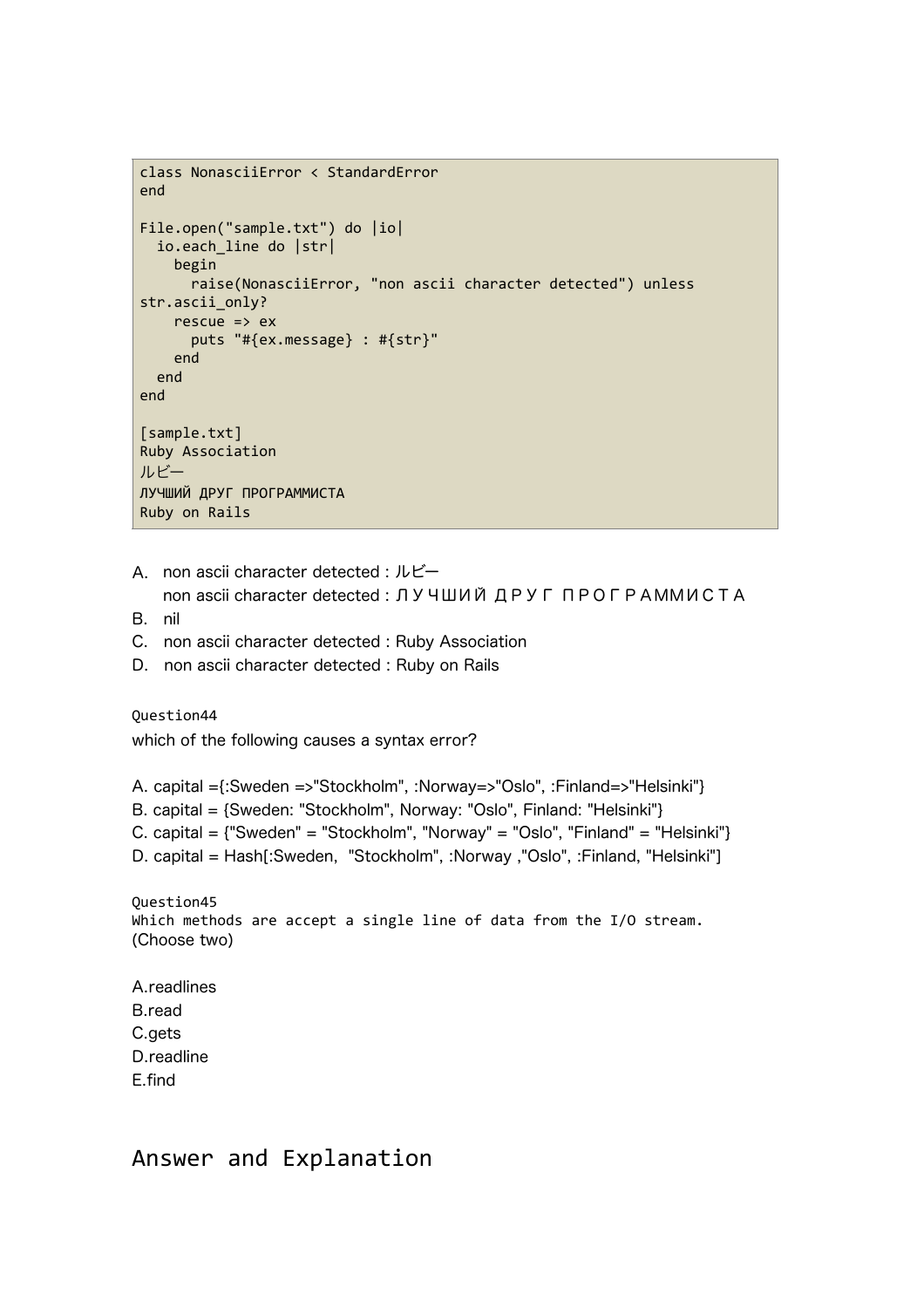Question 1 [Answer] C, D

| BEGIN      | class    | ensure | nil    | self   | when      |
|------------|----------|--------|--------|--------|-----------|
| <b>END</b> | def      | false  | not    | super  | while     |
| alias      | defined? | for    | or     | then   | yield     |
| and        | do       | if     | redo   | true   | LINE      |
| begin      | else     | in     | rescue |        | $\_$ FILE |
| break      | elsif    | module | retry  | unless | ENCODING  |
| case       | end      | next   | return | until  |           |

### The following list shows the reserved words in Ruby2.1.0

**Question** [Answer] B

If you want to pass in a variable length of arguments, you can use the parameter that prefixed with an asterisk. The parameter allows to represent an indefinite number of arguments(zero or more arguments) as an array.

Question 3 [Answer] D

Hash#size returns the number of key value pairs in the hash.

Question 4 [Answer] B

Time#+ method adds some number of seconds to time and returns that value as a new Time object. You also need to be familiar with at least Time#to\_s, Time#to\_i and Time#mktime methods before taking the exam.

Question 5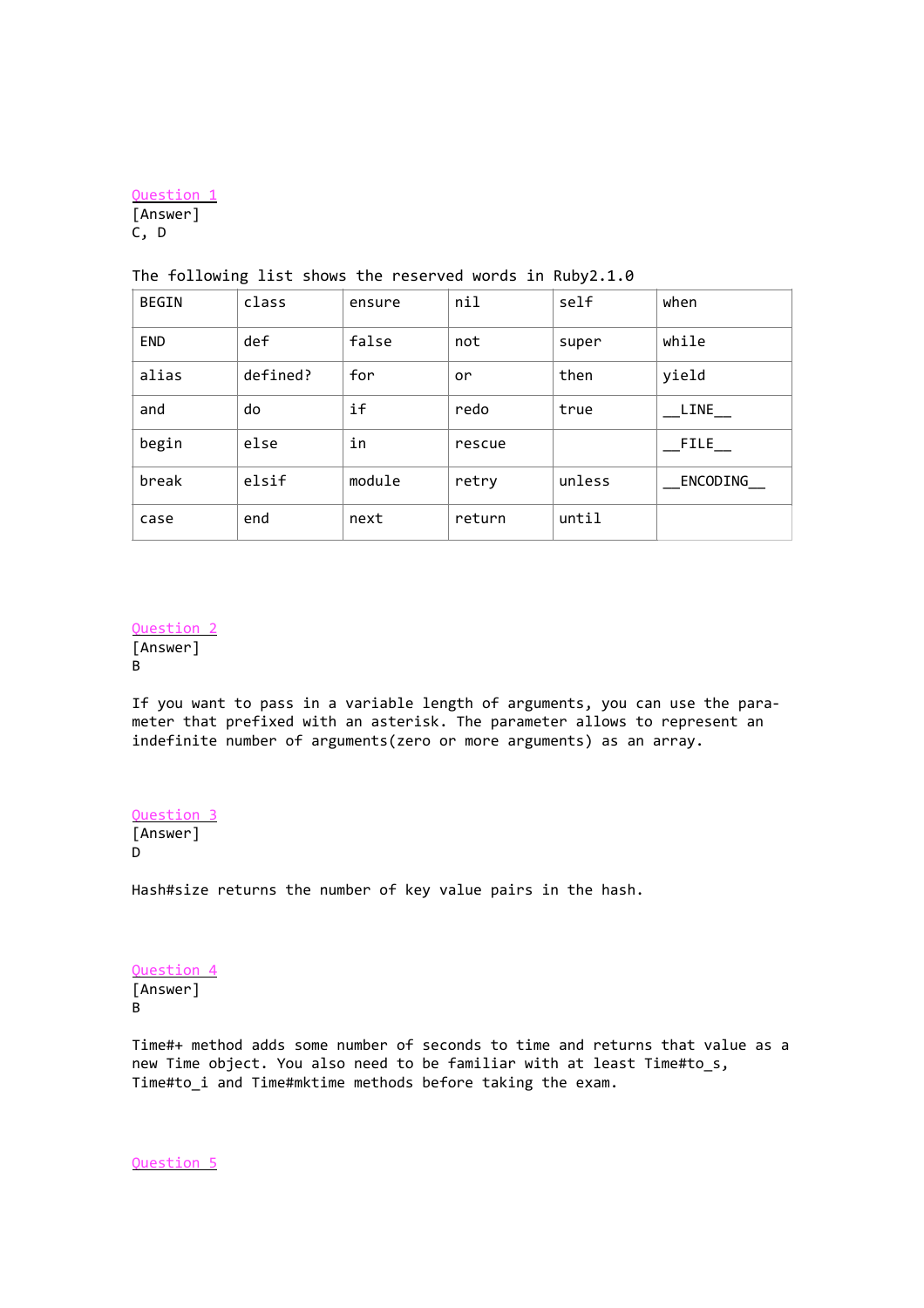[Answer] A, B, E break is a reserved word, and cannot be used as variable name. 7years is also incorrect. A local variable name must start with a lowercase US-ASCII letter or a character with the eight bit set. Question 6 [Answer] B A Range object represents an interval that is a group of numbers that includes all integer number between the beginning and the end. You can use ranges by means of the .. and ... operators. ..(inclusive) …(exclusive) e.g.  $(1..3).to_a$  #=>[1,2,3]<br>(1..3).to\_a #=>[1,2]  $(1...3) . to_a$ <br> $("a". . "d"). to a$ #=>["a","b","c","d"] Range class includes the Enumerable module, which defines a serious of specialized iterators. The Enumerable#each\_with\_index works like a each method but it calls block with two arguments, the item and its index. e.g.  $(1..3)$ .each{|num| print num} #=> 123 Hint If you can't make head or tail of this, check the online tutorials. rubymonk https://rubymonk.com/ Question 7 [Answer]  $\Gamma$ Integer#donwto(min) is the method implemented by integer object (known as an iterator method) works like loops.That iterates from a large number to min number. Question 8 [Answer] B, C

Returns a new array with the results of running block once for every element. There's no functional difference between Enumerable#collect and Enumerable#map.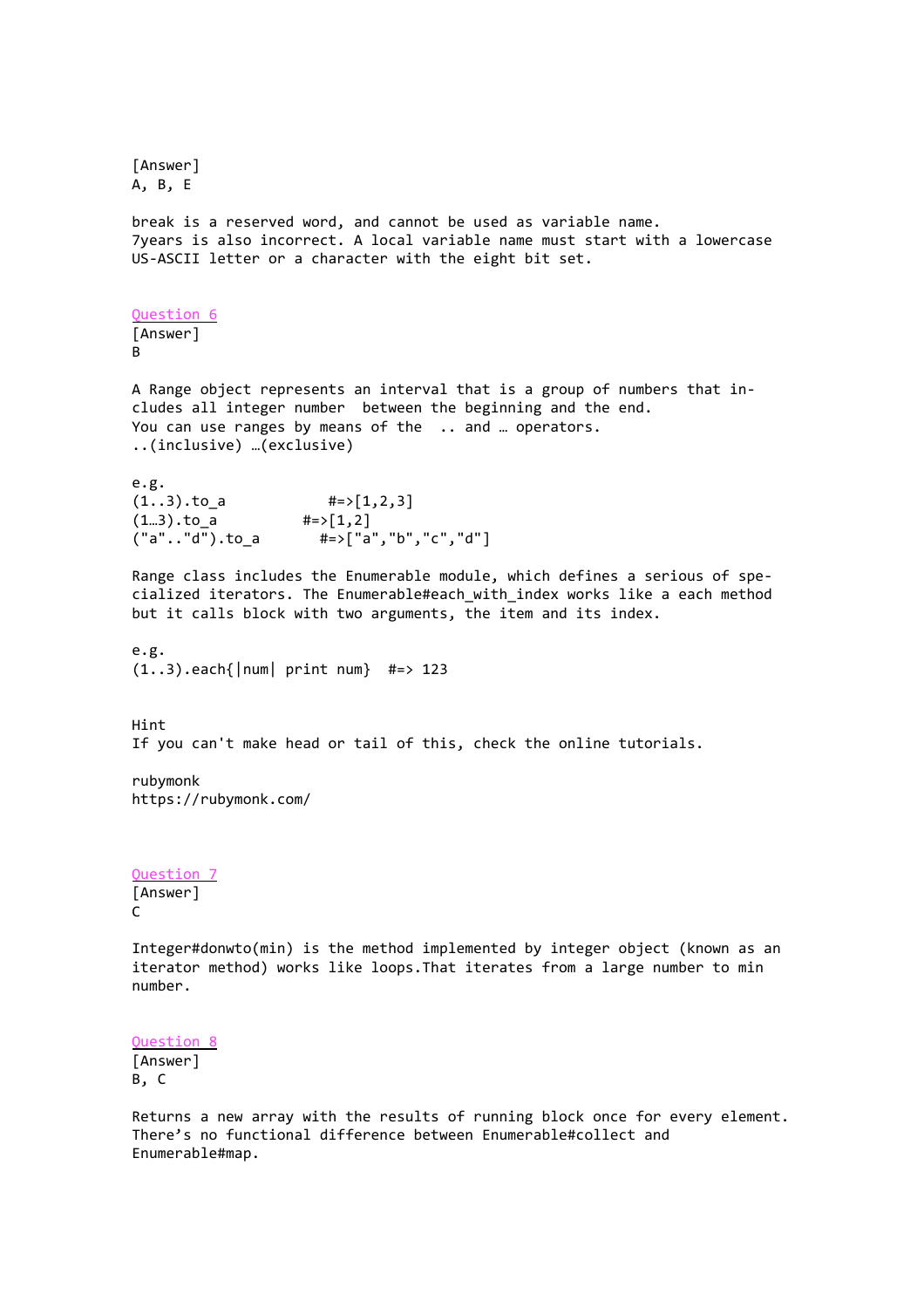```
Question 9
[Answer]
D
```
String#delete Returns a copy of string with all characters in the intersection of its arguments deleted.

Question10 [Answer] A, C

When create a string that spreads on several lines. As usual in Ruby, Using a here-document (EOF) is one of the common solutions. You can omit the dash and just write << of the identifier - if you do this, your terminating sequence must be at the begging of the line.

Question 11 [Answer] A

Removes all elements from self.

Question 12 [Answer] A, C

```
You can use ranges by means of the .. and … operators.
..(inclusive) …(exclusive)
e.g.
p a[0..1] #=> [1,2]p a[0...1] #=>[1]
```

```
p a[-2..4] #=>[4.5]
p a[-1..1] #=>[]
```

```
Question13
```

```
[Answer]
B
```
One way to remove newline characters is the String#chop method, it will remove any trailing newline or carriage return characters "\r\n". String#chomp is often a safer alternative, as it leaves the string unchanged if it doesn't end in a record separator. e.g. "Ruby\r\n".chop #=> "Ruby" "Ruby".chop #=> "Rub" "Ruby\r\n".chomp #=> "Ruby" "Ruby".chomp #=>"Ruby"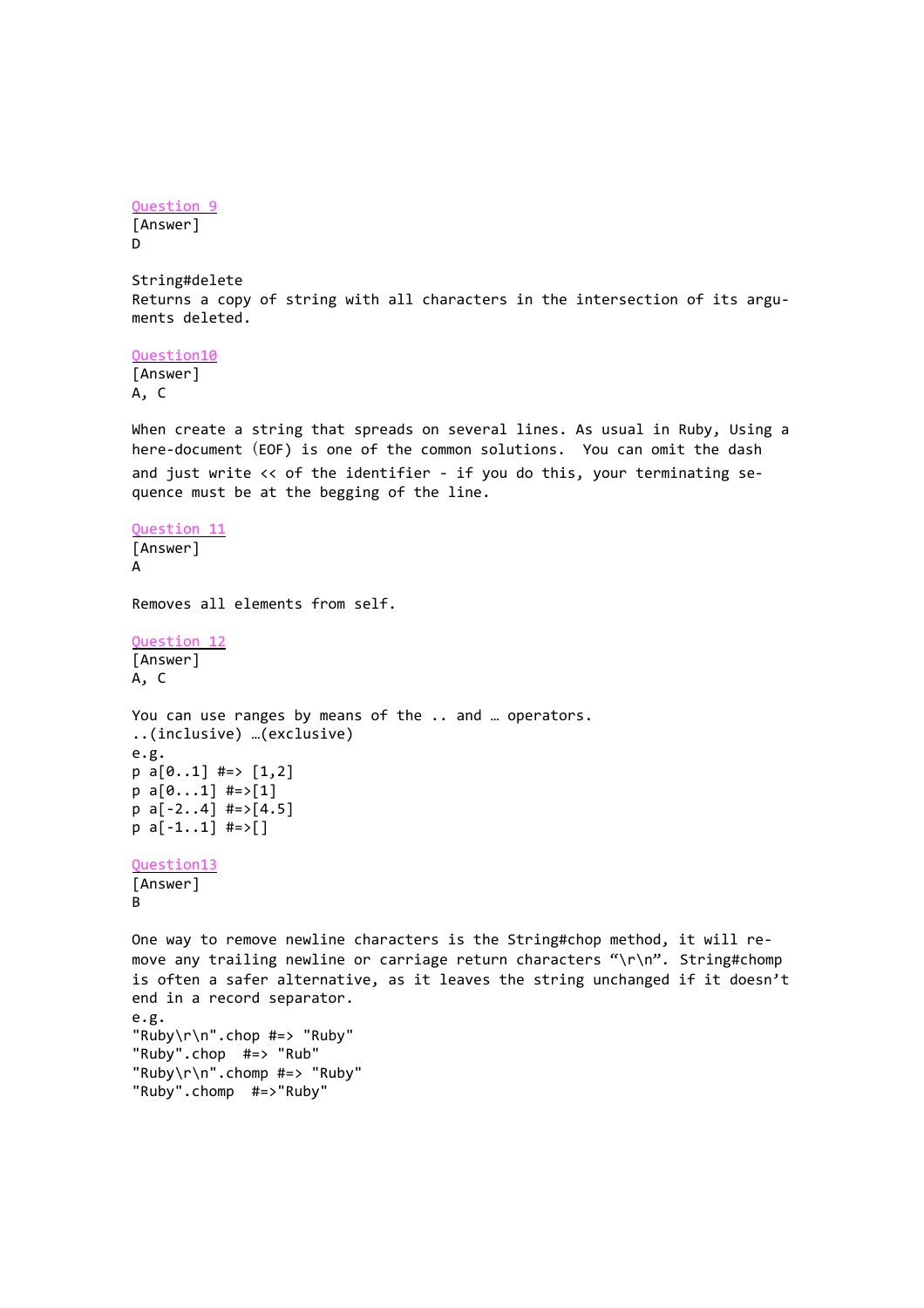```
Question 14
[Answer]
A
```
Question 15 [Answer] B

You also should know how the IO#gets,IO#read and IO#readline methods actually works before exam.

Question 16 [Answer] C e.g.  $ary1 = [1, 2, 3, 4, 5]$  $ary2 = [3, 4, 5, 6, 7]$ Union  $p \text{ ary1 } | \text{ ary2 } # \Rightarrow [1, 2, 3, 4, 5, 6, 7]$ Intersection p ary1 & ary2 #=> [3,4,5] Difference  $p \,$  ary1 - ary2 #=>[1,2]

```
Question 17
```
[Answer] D

### Question18

[Answer] A,C

The answers is A and C. /^[hc].\*o\$/i # a word start with h or c and ends with o. "i" modifier ignore case sensitive when matching text. The regular expression topics tested include basic(very short) textual pattern; how to write regexp literals in this exam.

Question19 [Answer] B

The Ruby doesn't enforce the constancy of constants, it does issue a only warning message if a user change the value of a constant.

Question20 [Answer] D

File#join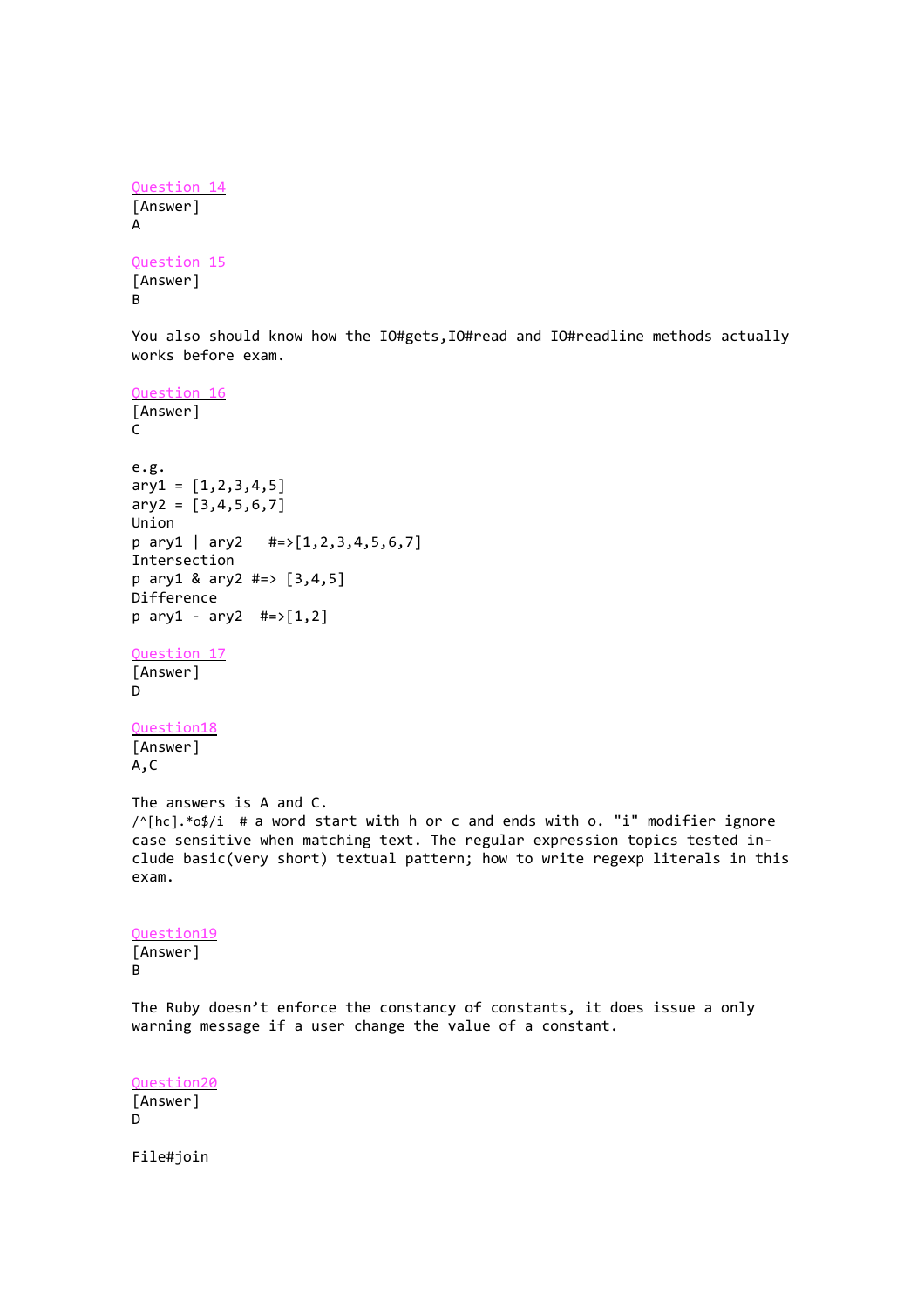Returns a new string formed by joining the strings using File::SEPARATOR.(/)

```
Question21
```
[Answer] A

The super has a special meaning in a method overriding. It invokes a methods with the same name as the current one, in it's superclass of the current class.(self)

```
Question22
```
[Answer] B

Generally, method end in exclamation marks indicate that methods will overwrite the object it's called on. Meanwhile, without exclamation marks that makes a new copy of the object.

```
e.g.
a = [1, 2, 3]a.map{|num| num*2} 
p a #=>[1,2,3]a.map!{|num| num*2}
p a #=>[2,4,6]
```
## Question23

[Answer] A

UTF-8 is the default character encoding of Ruby 2.0 or later.

```
Question24
```

```
[Answer]
```
B

These methods returns true if the key is present in hash. Hash#has\_key?(key) -> bool Hash#include?(key) -> bool Hash#key?(key) -> bool Hash#member?(key) -> bool

```
Question25
```

```
[Answer]
D
```
Class#superclass Returns the superclass of class, or nil. Object#class Returns class of object.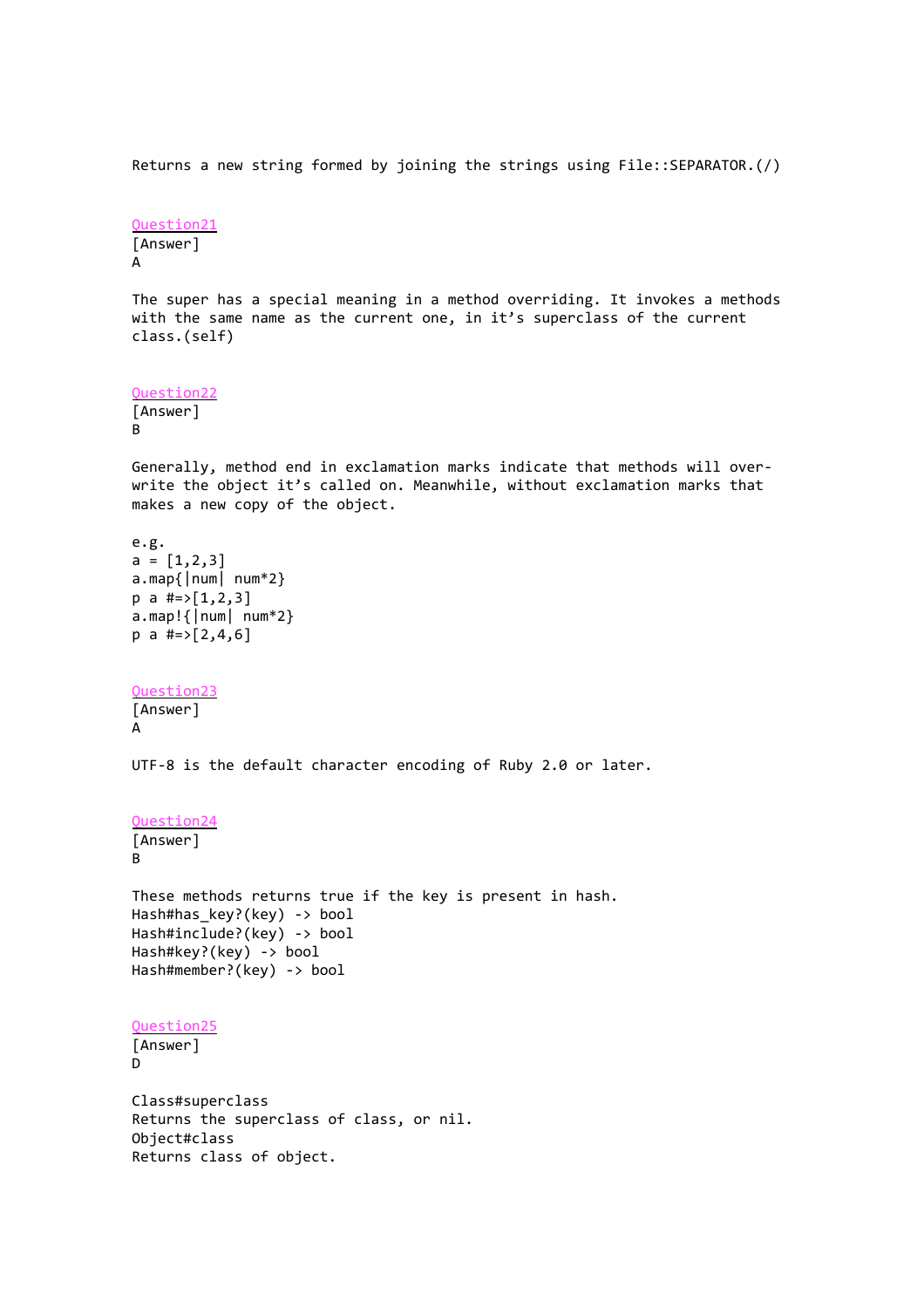When you create a class in Ruby, your class automatically extend Object unless you explicitly specify the superclass. Question26 [Answer]  $\mathcal{C}$ String#scan returns everything that the Regular expression matches, for each match a result is generated and either added to the result array or passed to the block if a block is given. On the other hand, String#match returns the first match as a MatchData object. e.g. s = "Well done is better than well said."  $s.scan(\wedge w+\wedge w)$  #=>["Well","done", "is", "better", "than", "well", "said"] s.scan(/\w+/){|i| print i} #=>Welldoneisbetterthanwellsaid s.match(/\w+/) #=>#<MatchData "Well"> Note that the "\w" means any word character which usually alphanumeric and underscore. You can also write like [a-zA-Z0-9\_] Question27 [Answer] C, D Question28 [Answer] D You also need to know…. Errors while treating a File object. How to handle that. Question29 [Answer] A && operator if lefthand operand is nil or false, then returns that value. In other word, righthand operand is ignored. e.g.  $ary = []$ nil && ary << "hello"  $p$  ary  $\#=\gt{}$ || operator First, it evaluate its lefthand operand, and if this is any value other than nil or false, it returns that value. if it's nil or false , it evaluates its righthand operand and returns that value.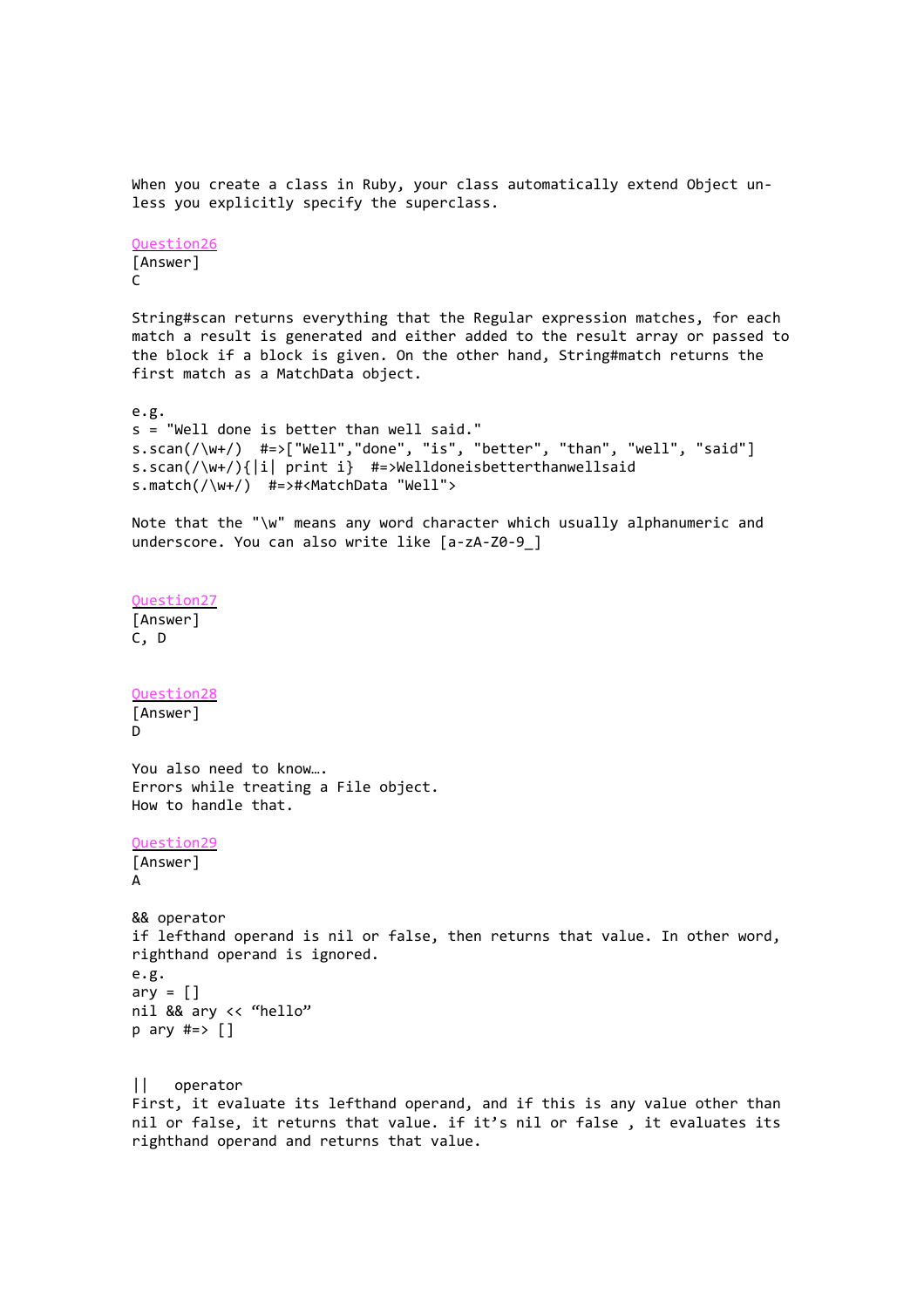```
e.g.
ary = []nil || ary << "hello"
p ary #=> ["hello"] 
Question30
[Answer]
\mathsf{C}C is correct. 
High precedence operation(**) happen before low precedence operation(*)
This is the precedence table from High to low.
!, \sim, unary +
**
unary -
*, /, %
+, -
\langle \cdot, \cdot \rangle&
\vert, ^
\rightarrow, \rightarrow=, \leftarrow, \leftarrow\langle z \rangle, ==, ===, !=, =~, !~
&&
| \ |.., ...
?, :
modifier-rescue
=, +=, -=, etc.
defined?
not
or, and
modifier-if, modifier-unless, modifier-while, modifier-until
{ } blocks
Question31
[Answer]
C
The answer is C.
#String.delete returns a copy of str with all characters in the intersection 
of its arguments deleted. The parameter("0-58-") means that remove a 0 to 5, 
8 and - from string.
(e.g.)
puts "0123456789".delete("0-58-") #=>679
puts "0123456789".delete("0-58-9") #=>67
Question32
[Answer]
C
```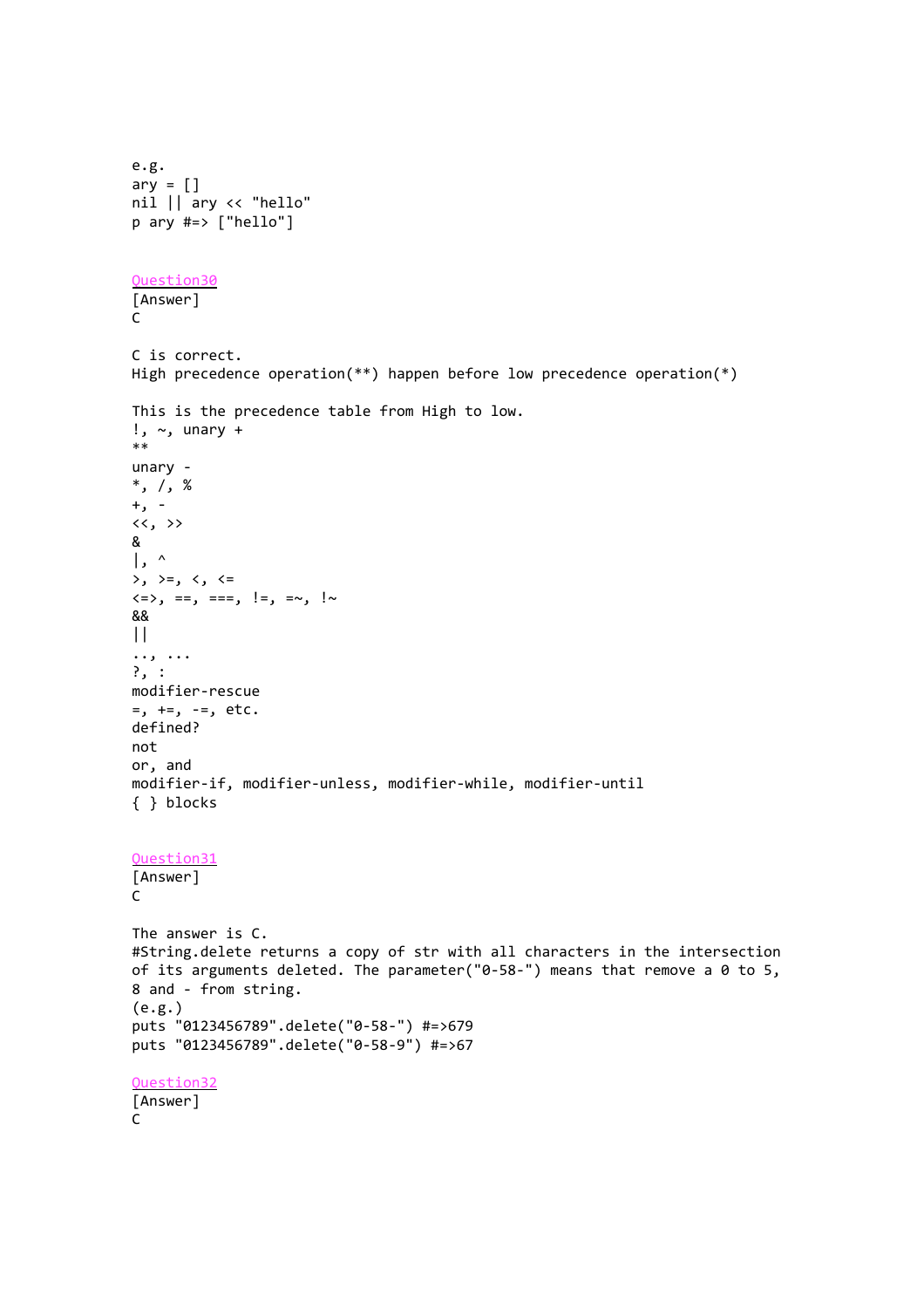You can always re-open the class and add or overwrite methods to an existing class.

Question33 [Answer] A Question34 [Answer] A Question35 [Answer] C Question36 [Answer] A Question37 [Answer] B Question38 [Answer] A Question39 [Answer] C Question40 [Answer] C Question41 [Answer] A Question42 [Answer]  $\overline{D}$ Question43 [Answer] A Question44 [Answer]  $\overline{C}$ Question45 [Answer] C,D